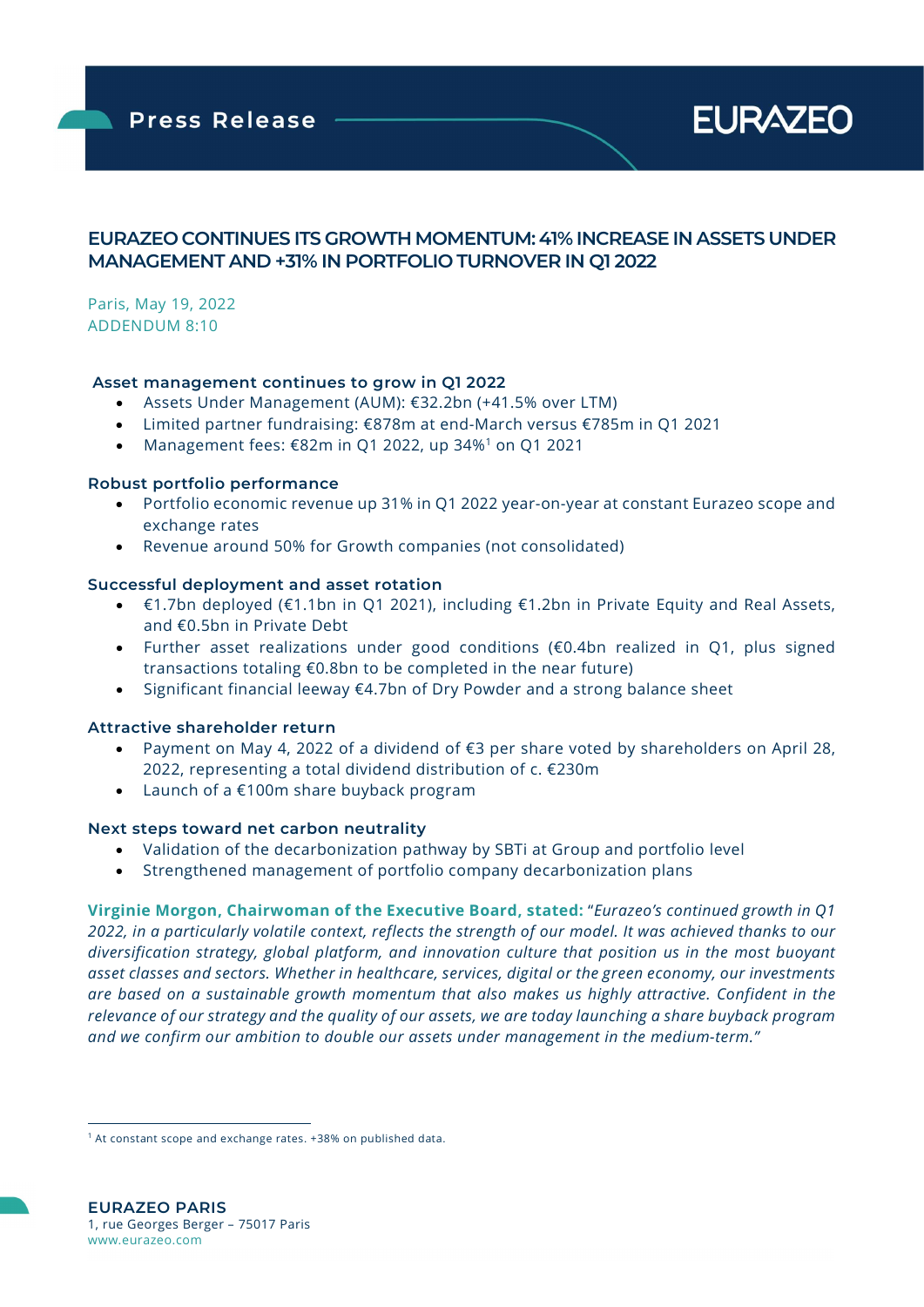# 1. ASSET MANAGEMENT ACTIVITY

## A. ASSETS UNDER MANAGEMENT

As of March 31, 2022, Eurazeo Group Assets Under Management (AUM) totaled €32.2bn, up 41.5% over 12 months and 4% on end-2021.

AUM comprise capital managed on behalf of limited partner (LP) of €22.7bn, up 42% on a 12-month rolling basis and 5% over three months, as well as the Group's permanent capital (Net Asset Value, NAV) of €9.4bn. It is recalled that, in line with our methodology, unlisted assets, which currently comprise all assets on the Group's balance sheet, are not revalued quarterly in NAV<sup>2</sup> .

| Assets Under Management (€m)             | 12/31  | 03/31  | % change   |                | % AUM |  |
|------------------------------------------|--------|--------|------------|----------------|-------|--|
|                                          | 2021   | 2022   | <b>LTM</b> | <b>Last 3M</b> |       |  |
| <b>Private Equity</b>                    | 21,548 | 23,227 | 46.4%      | 7.8%           | 75%   |  |
| Private Debt                             | 5,968  | 6,018  | 37.4%      | 0.8%           | 19%   |  |
| <b>Real Assets</b>                       | 1,545  | 1,760  | 33.3%      | 13.9%          | 6%    |  |
| <b>Total asset management AUM</b>        | 29,061 | 31,004 | 43.8%      | 6.7%           | 100%  |  |
| Value of the asset management activity   | 1,954  | 1,964  | 36.4%      | 0.5%           |       |  |
| Cash and other items                     | (143)  | (804)  | n.m.       | n.m.           |       |  |
| of which gross cash and cash equivalents | 550    | 14     | n.m.       | n.m.           |       |  |
| <b>Total Group AUM</b>                   | 30,872 | 32,164 | 41.5%      | 4.2%           |       |  |
| of which limited partner AUM             | 21,543 | 22,709 | 42.2%      | 5.4%           | 71%   |  |
| of which Net Asset Value                 | 9,329  | 9,454  | 39.9%      | 1.3%           | 29%   |  |

## B. FUNDRAISING

Over the past 12 months, the Group has raised  $\epsilon$ 5.3bn from limited partners, reflecting the appeal of the Group's fund offering in private markets. In Q1 2022, the fundraising was €878m (€785m in Q1 2021), with significant amounts raised in the Venture, Biotech and Buy-out sectors including the closing of MCH VI (c.€400m) and Rhône VI (€2.1bn). PME IV will close at c.€1bn in H1.

Individual investors continue to favor the wealth management solutions offered by the Group, in particular the Entrepreneurs Club and Private Value Europe funds, with around €100 million raised from this clientele in the first quarter.

| Fundraising <sup>3</sup> ( $\epsilon$ m) | Q1 2021                  | Q1 2022                  |
|------------------------------------------|--------------------------|--------------------------|
| <b>Private Equity</b>                    | 644                      | 764                      |
| <b>Private Debt</b>                      | 140                      | 114                      |
| <b>Real Assets</b>                       | $\overline{\phantom{a}}$ | $\overline{\phantom{0}}$ |
| <b>Total</b>                             | 785                      | 878                      |

 $^2$  The difference in NAV between 31 December 2021 and 31 March 2022 is due to value adjustments when certain transactions unwound 3 Excluding Eurazeo's commitments in the Group's programs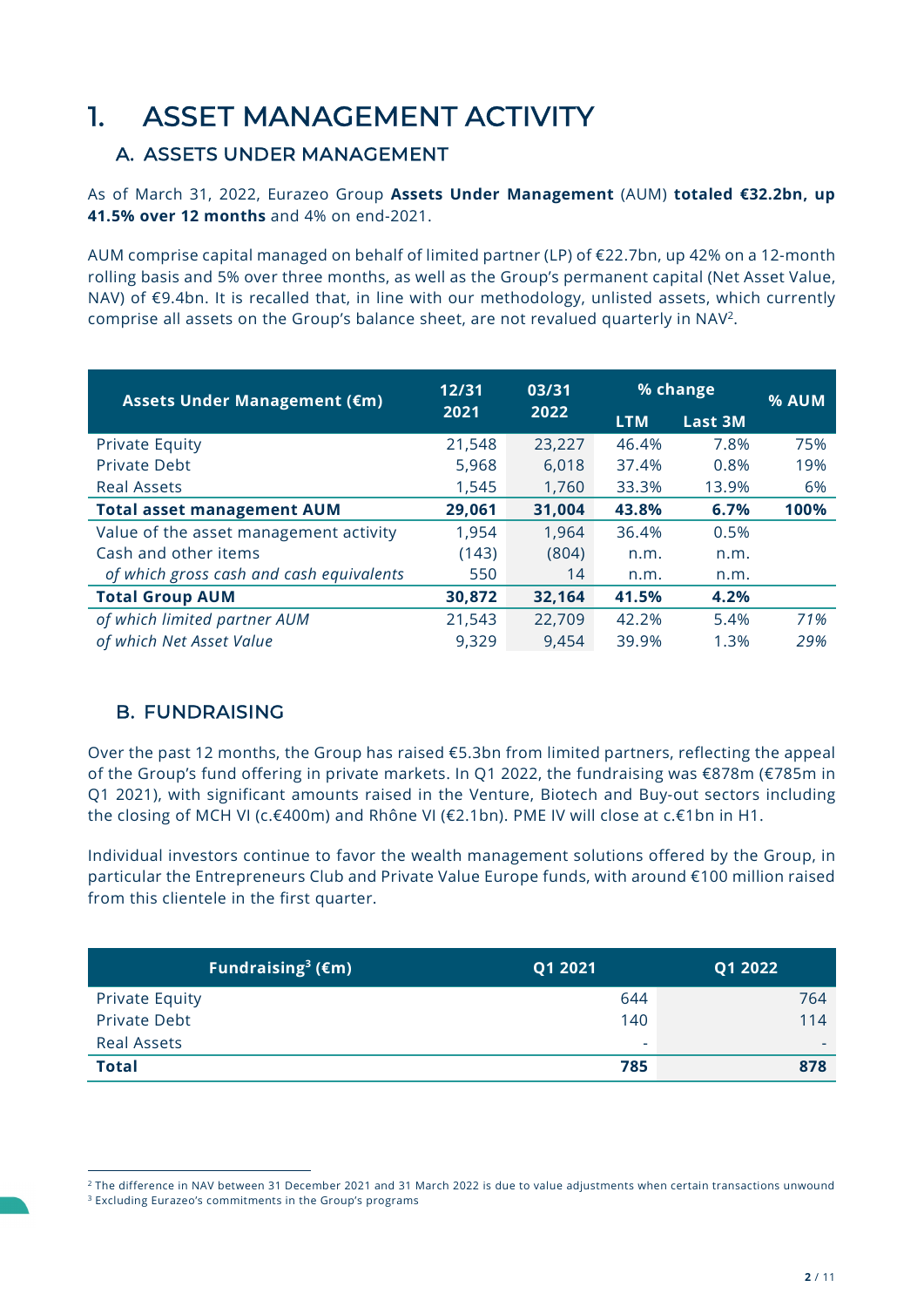## C. ASSET MANAGEMENT REVENUE

**Management fees** totaled €82.3m in Q1 2022, up 34% at constant scope and exchange rates<sup>4</sup>:

- i) management activities for limited partners increased +45% to  $\epsilon$ 62.9m, driven by the fundraising dynamic;
- ii) management fees calculated on Eurazeo's balance sheet totaled €19.4m, a limited increase (+7%) due to recent realizations.

Realized performance fees were negligible during the period in the absence of any major exits in the quarter. They will materialize over the year when the planned realizations are completed.

| $(\epsilon m)$                           | Q1 2021<br><b>PF</b> | Q1 2022 | % change<br><b>IfI</b> | % change<br>published |
|------------------------------------------|----------------------|---------|------------------------|-----------------------|
| Management fees                          | 62                   | 82      | $+34%$                 | +38%                  |
| of which limited partners                | 44                   | 63      | $+45%$                 | $+52%$                |
| of which calculated on the balance sheet | 18                   | 19      | $+7%$                  | $+7%$                 |
| Realized performance fees                |                      | 0       | n.m.                   | n.m.                  |
| of which limited partners                |                      | 0       | n.m.                   | n.m.                  |
| of which calculated on the balance sheet | 0                    | 0       | n.m.                   | n.m.                  |
| <b>Total fees</b>                        | 63                   | 82      | $+31%$                 | $+36%$                |

# 2. PORTFOLIO REVENUE

Portfolio economic revenue on the balance sheet increased 31% in the first quarter 2022, at constant Eurazeo scope and exchange rates. All of the Group's strategies reported growth in the quarter. Travel and leisure companies are experiencing a strong rebound in activity. Portfolio growth outside these sectors is very dynamic at +17%.

The Growth portfolio, not consolidated, reported weighted average revenue growth around 50% for the three-month period.

The good performance of the portfolio companies in the first quarter reflects the relevance of Eurazeo's sector choices. In a volatile economic environment, the Group benefits from a diversified, high-quality portfolio positioned in structurally buoyant segments such as healthcare, business services, digital, strong consumer brands and the energy transition.

<sup>4</sup> +38% as reported with the first integration of Kurma Partners and the strengthening of the US dollar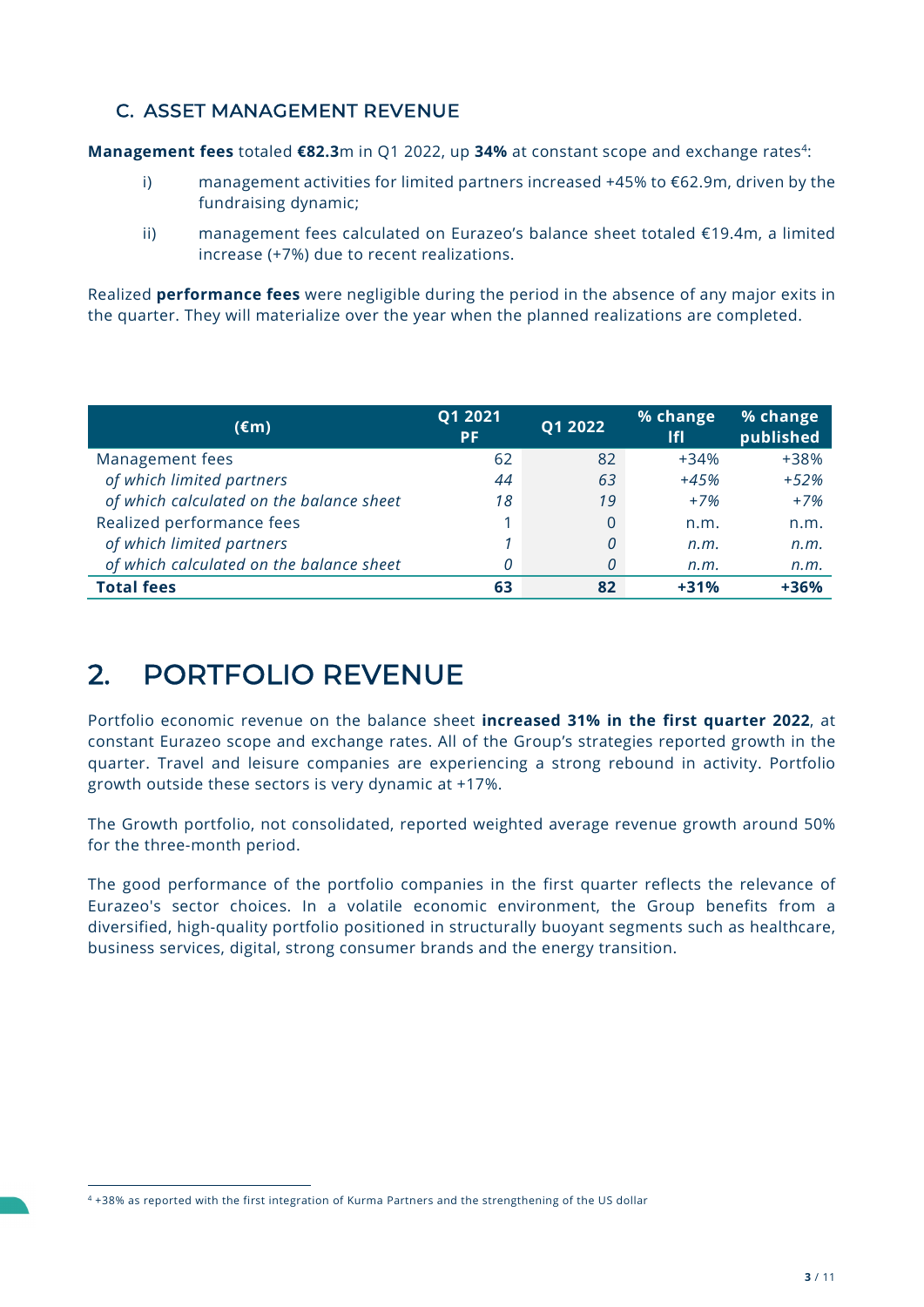## REVENUE BY INVESTMENT DIVISION

|                            | 1 <sup>st</sup> quarter          |                   |                   |  |
|----------------------------|----------------------------------|-------------------|-------------------|--|
| in $\epsilon$ m            | Q <sub>1</sub><br><b>2021 PF</b> | <b>Q1</b><br>2022 | % change<br>(IfI) |  |
| Mid-large buyout           | 340                              | 526               | 55%               |  |
| Small-mid buyout           | 388                              | 429               | 11%               |  |
| <b>Brands</b>              | 60                               | 73                | 22%               |  |
| <b>Real Assets</b>         | 53                               | 71                | 35%               |  |
| Portfolio economic revenue | 840                              | 1,099             | 31%               |  |

N.B.: 2021 pro forma figures at constant Eurazeo scope. Like-for-like ("lfl") = at constant Eurazeo scope and exchange rates.

## 3. ASSET ROTATION

In Q1 2022, the Group deployed €1.7bn (including €0.6bn for Eurazeo's balance sheet) compared with €1.1bn in Q1 2021. Deployment focused on structurally buoyant sectors where Eurazeo has recognized expertise such as healthcare (Cranial, Horus Pharma), digital (DiliTrust, BackMarket), and sustainable infrastructure (Ikaros).

Realizations continued under good financial conditions, totaling €0.4bn for the quarter. They will be further strengthened in the coming months, notably with transactions already signed such as Reden Solar and Orolia of a combined amount of nearly €0.8bn, mainly for the Eurazeo balance sheet.

|                           | <b>Deployment</b>        |         | <b>Realizations</b> |         |  |
|---------------------------|--------------------------|---------|---------------------|---------|--|
| (€m)                      | Q1 2021                  | Q1 2022 | Q1 2021             | Q1 2022 |  |
| Private Equity            | 661                      | 1,094   | 209                 | 261     |  |
| Private Debt              | 389                      | 498     | 75                  | 165     |  |
| <b>Real Assets</b>        | 79                       | 143     | 2                   |         |  |
| Other                     | $\overline{\phantom{a}}$ | 10      | ٠                   |         |  |
| <b>Total</b>              | 1,129                    | 1,745   | 286                 | 433     |  |
| which balance sheet<br>0f | 222                      | 612     | 243                 | 26      |  |

A breakdown of deployment and realizations is shown in Appendix 2

The Group has substantial financial leeway to continue deployment:

- undrawn limited partner commitments (Dry Powder) of €4.7bn
- a strong Eurazeo balance sheet: the Group has limited net debt as of March 31, 2022 of €0.2bn, i.e. c. 2% of Net Asset Value. Restated for the divestment of Reden Solar and Orolia, the dividend paid and the share buyback program announced today, Group net cash would be c. €200m.
- a confirmed revolving credit facility (RCF) of  $E1.5$ bn.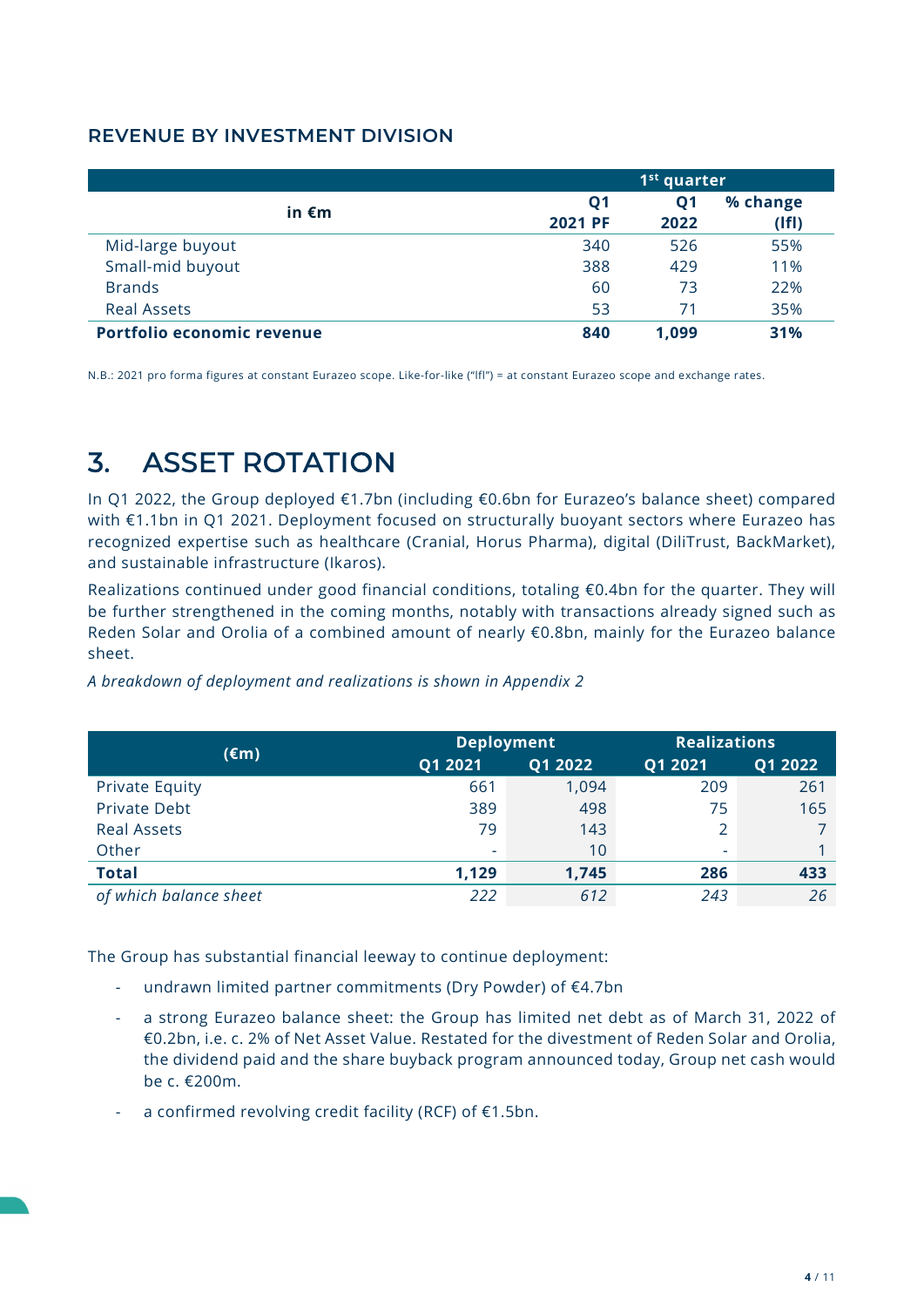# 4. SHAREHOLDER RETURN

The Shareholders' Meeting of April 28 confirmed the Executive Board's proposed payment of a dividend of €3 per share, (i.e. an ordinary dividend of €1.75, an increase of 17%, plus a special dividend of €1.25), representing a total distribution of c. €230m.

The Executive Board decided to launch today a €100m share buyback program, with cancellation of the shares repurchased. This program is a sign of management's confidence in the Group's prospects and the assets' value, and will be accretive for shareholders. In addition, the Group will buy back shares to cover the Long Term Incentive Plans (LTIP).

## 5. ESG COMMITMENT

### Validation of the decarbonization trajectory by SBTi

Building on nearly 20 years' experience in sustainable development, Eurazeo was the first Private Equity player in Europe to commit, as of 2020, to defining its decarbonization trajectory in line with scientific recommendations to achieve the Paris Agreement objective. The Group's carbon reduction targets were validated in early 2022 by the Science Based Target initiative (SBTI) and reflect the following ambitions:

- At Group level: 55% reduction in greenhouse gas (GHG) emissions by 2030 (from a 2017 base year)<sup>5</sup>
- At portfolio level: 100% of eligible portfolio companies setting SBTi-validated decarbonization targets by 2030 and 25% by 2025<sup>6</sup>

Eurazeo is developing a range of services and a network of partners in different fields (procurement, green energy suppliers, dedicated training courses, etc.) to support portfolio companies in their decarbonization approach.

### Enhanced carbon reporting

Eurazeo has also created an innovative carbon module to help strengthen carbon reporting by portfolio companies comprising:

- A carbon footprint assessment covering scopes 1, 2 and 3 for 100% of portfolio companies<sup>7</sup>
- A decarbonization pathway simulation tool aligned with the Paris Agreement objective

An estimate of the potential carbon cost associated with this trajectory in the event the company is exposed to regulatory carbon pricing.

<sup>5</sup> Scope: Eurazeo direct sources of emissions (Scopes 1 and 2).

<sup>6</sup> Scope: Eurazeo indirect sources of emissions making a significant contribution to GHG emissions (Scope 3). For eligible investment activities: Private Equity and Real Estate.

<sup>7</sup> Excluding Private Funds Group.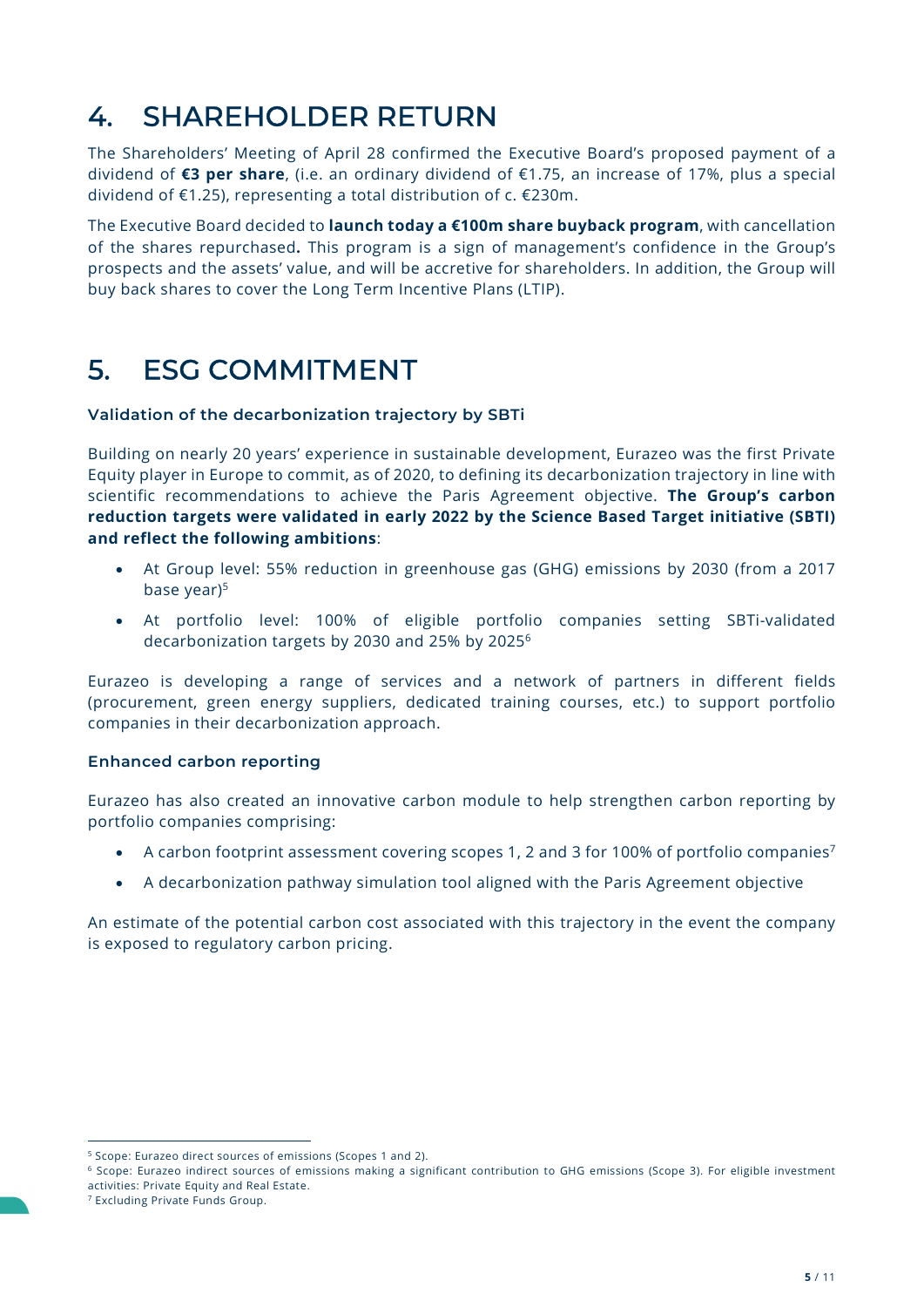# 6. OUTLOOK

Eurazeo has reported a good quarter across all aspects of its business: fundraising, management fees, asset rotation and portfolio performance, despite a volatile and uncertain economic environment. This performance confirms the Group's growth momentum, the relevance of its allocation choices and its solidity.

Strengthened by its position in the alternative investment sector which continues to be driven by favorable structural trends, Eurazeo confirms the outlook announced on March 10, 2022, upon presentation of its annual results and notably the doubling of assets under management, which could reach €60bn in 5 to 7 years, and an increase in the FRE margin in the medium-term to 35- 40% from around 30% in 2021.

## 7. SUBSEQUENT EVENTS

At the end of April, Eurazeo announced the completion of a minority investment in Gisou, a highgrowth premium brand offering an authentic bee-based approach to beauty alongside its cofounders, who remain majority owners, and Vaultier7, the current minority shareholder.

Eurazeo announced that its Eurazeo Sustainable Maritime Infrastructure (ESMI) fund has already secured €200m, more than half of the target fund size, and has completed its first transaction by financing a jack-up vessel.

Eurazeo launched the European Real Estate II ELTIF<sup>8</sup> fund. Whilst the unlisted real-estate market has typically been reserved for institutional investors, II ELTIF facilitates the investment opportunity for individual investors. The fund's strategy is at the crossroad of private equity and real estate. We carry out high-value-added real-estate transactions in Europe and provide funding to companies that own and operate their own real estate assets.

<sup>8</sup> Fund managed by EFML.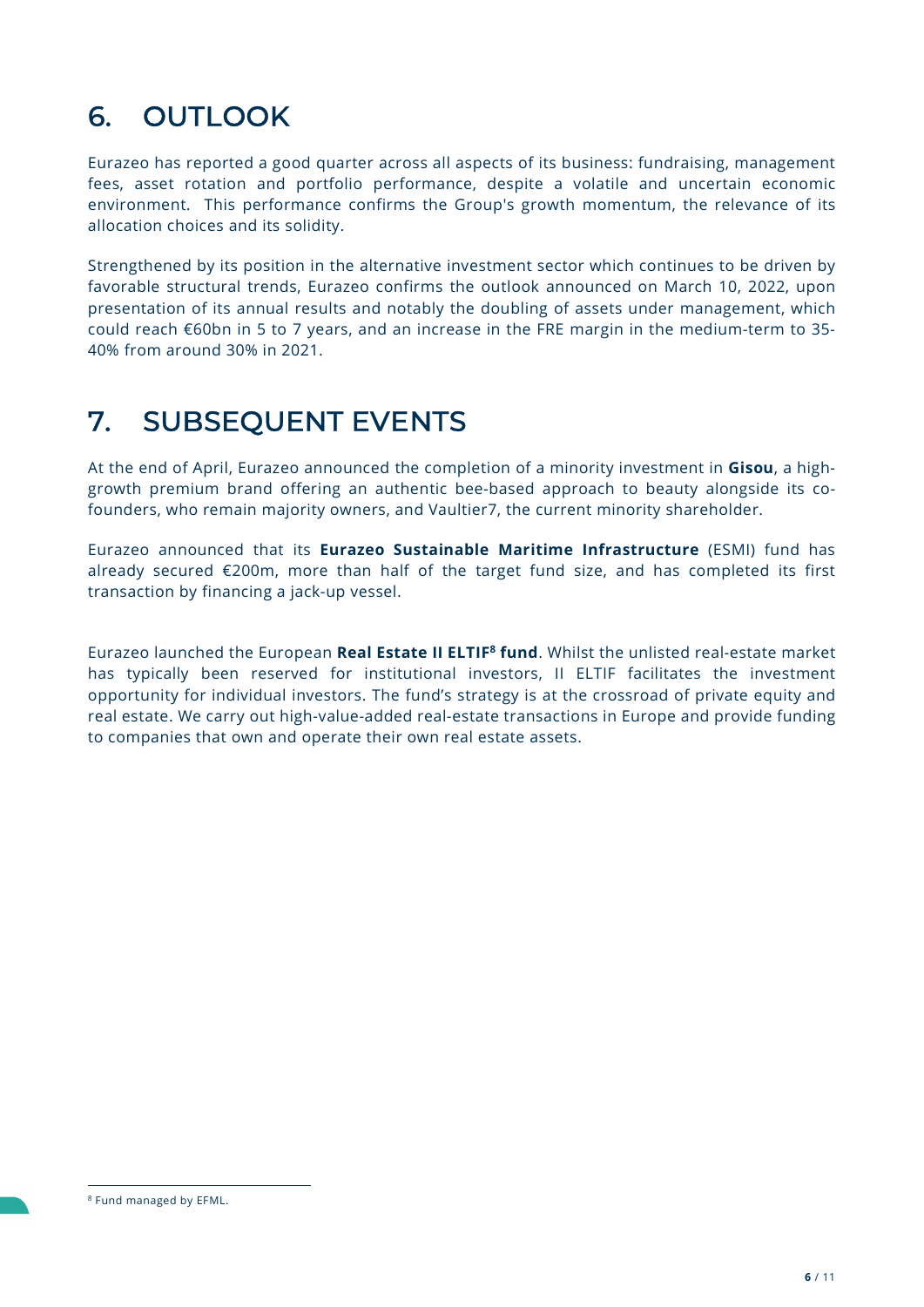#### ABOUT EURAZEO

- Eurazeo is a leading global investment group, with a diversified portfolio of €32 billion in Assets Under Management, including €23.2 billion from third parties, invested in over 530 companies. With its considerable private equity, real estate and private debt expertise, Eurazeo accompanies companies of all sizes, supporting their development through the commitment of its 360 professionals and by offering deep sector expertise, a gateway to global markets, and a responsible and stable foothold for transformational growth. Its solid institutional and family shareholder base, robust financial structure free of structural debt, and flexible investment horizon enable Eurazeo to support its companies over the long term.
- Eurazeo has offices in Paris, New York, London, Frankfurt, Berlin, Milan, Madrid, Luxembourg, Shanghai, Seoul, Singapore and Sao Paulo.
- Eurazeo is listed on Euronext Paris.
- ISIN : FR0000121121 Bloomberg : RF FP Reuters : EURA.PA.

#### ISIN: FR0000121121 - BLOOMBERG: RF FP - REUTERS: EURA.PAEURAZEO FINANCIAL TIMETABLE

| July 27, 2022           | H1 2022 results |
|-------------------------|-----------------|
| <b>November 8, 2022</b> | Q3 2022 revenue |



#### Pierre Bernardin

HEAD OF INVESTOR RELATIONS pbernardin@eurazeo.com +33 (0)1 44 15 16 76

Virginie Christnacht HEAD OF COMMUNICATIONS vchristnacht@eurazeo.com +33 (0)1 44 15 76 44



David Sturken

MAITLAND/AMO dsturken@maitland.co.uk +44 (0) 7990 595 913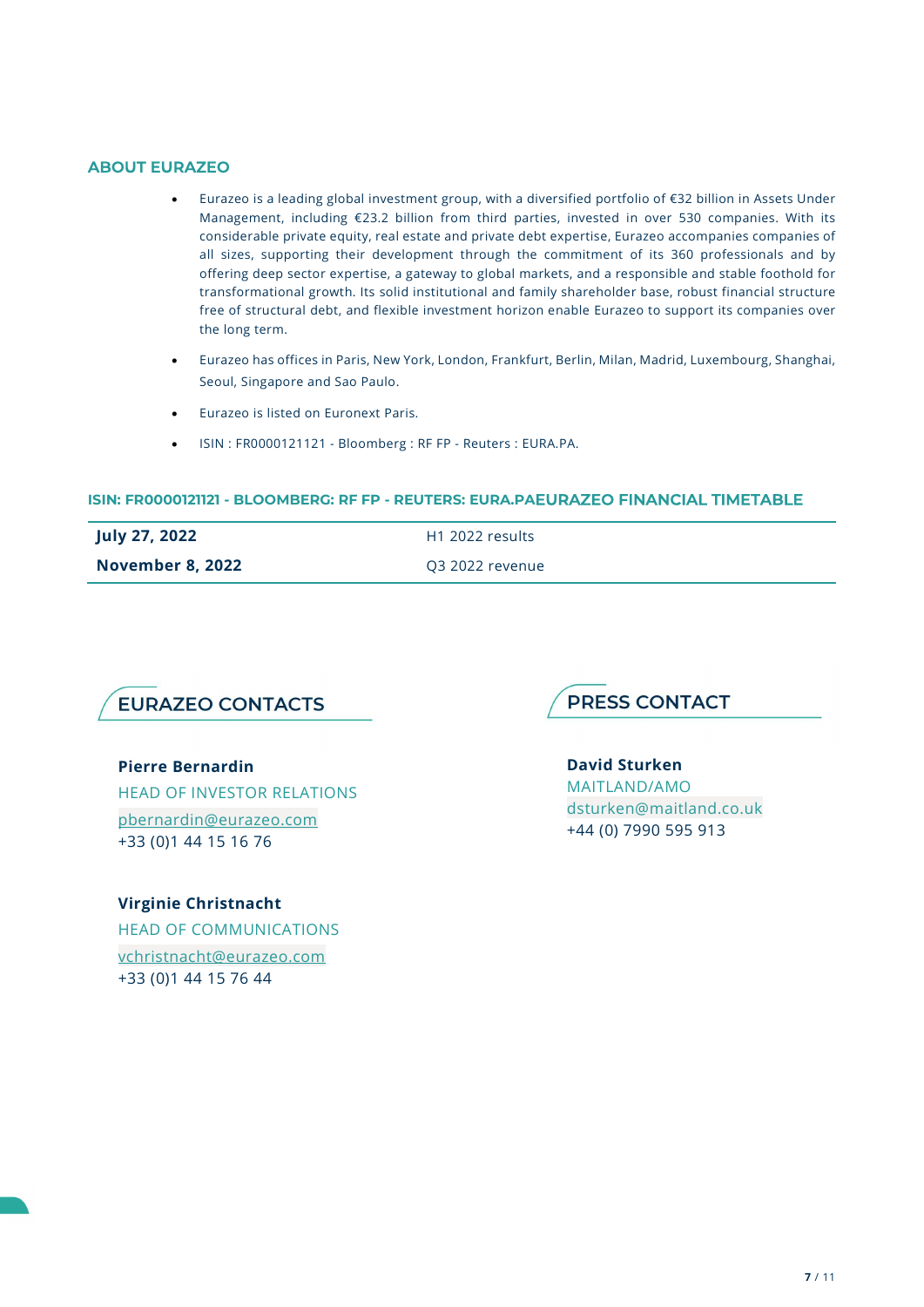# APPENDIX 1: DEPLOYMENT ACTIVITY

## A. PRIVATE EQUITY

### Deployment

Private Equity deployment activity was sustained in the first three months of the year, totaling €1.1bn (including a Eurazeo balance sheet share of €0.5bn):

- Mid-large buyout: The Group acquired a majority stake in Cranial (the market leader in treating infant plagiocephaly) and supported **Questel** in its development through an external growth transaction.

- **Small-mid buyout:** The Group announced the signature of an exclusivity agreement with a view to investing in **DiliTrust** (a unified and secure platform, composed of different modules to meet growing management digitalization needs). The Group also continued to support its portfolio companies (2 ride, Group Premium, Vitaprotech and Altaïr) and completed four external growth transactions.

- Growth: In January, the Group acquired a stake in Fever (events and attractions platform) and Descartes (a provider of parametric insurance to cover against natural disaster risks). In February, the Group invested in Alma (a platform for paying in several installments for e-merchants).

- Venture: In January and February, the Group made three new investments in Pretto, Fintecture and Ondorse.

- Nov Santé: completed its fourth transaction and finalized its investment in Horus Pharma, a French pharmaceutical laboratory specializing in ophthalmology.

### Realizations

The Group realized €261m of Private Equity assets in the first three months of 2022, including €16m on the balance sheet.

Several realizations have been signed and/or completed since the beginning of the year:

- **Small-mid buyout**: Signature of an agreement with a view to the sale of its majority stake in Orolia (world leader in R-PNT solutions and applications). This transaction will generate a cash-oncash multiple of 3.6x and an Internal Rate of Return (IRR) of around 25% for Eurazeo.

- Growth: Sale of Tink (European open banking platform) generating an IRR of 100%.

- Venture: realization of Frichti, Tanker and Cardiologs

## B. PRIVATE DEBT

### Deployment and realizations

Deployment during the three months totaled €498m and realizations totaled €165m.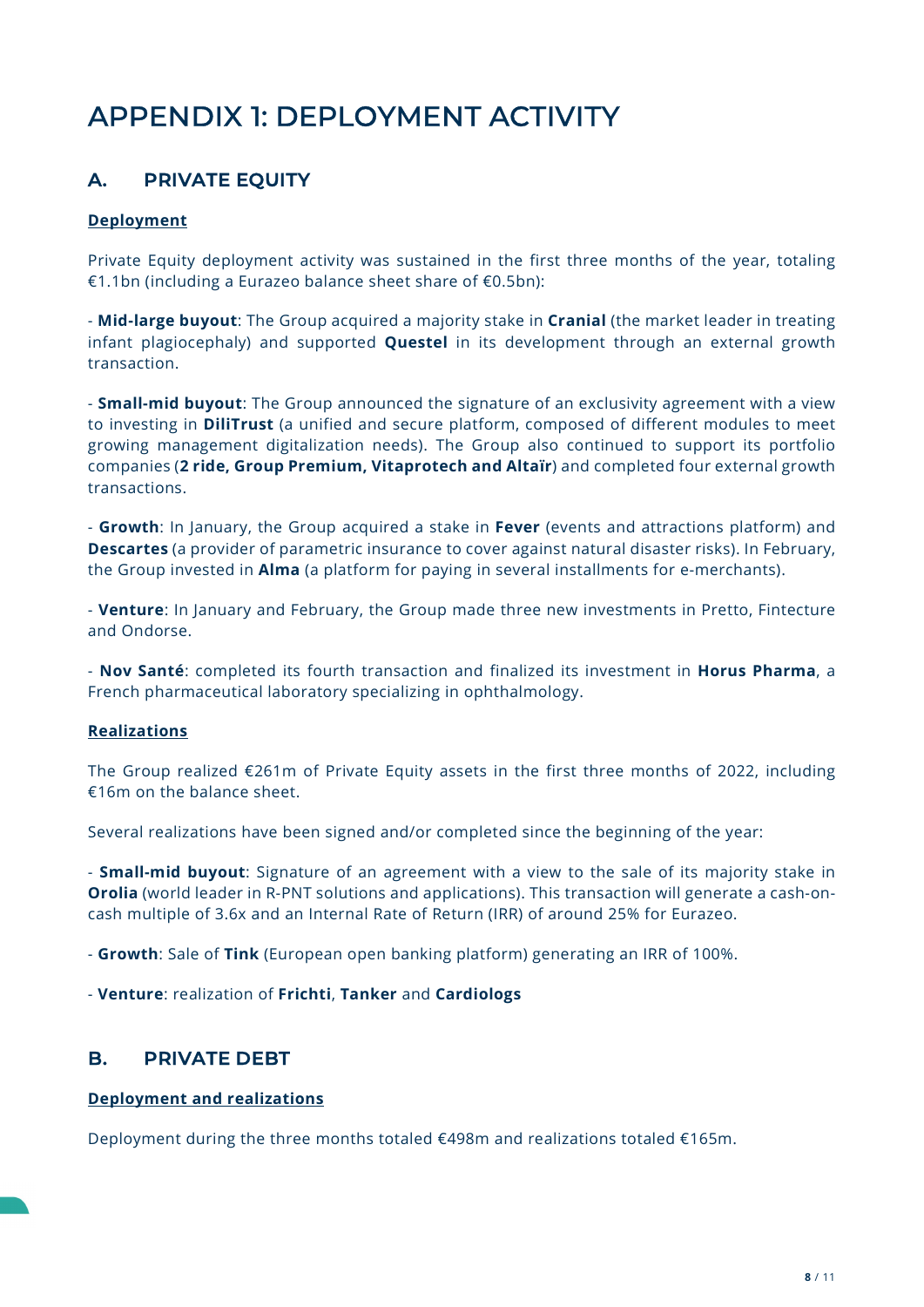## C. REAL ASSETS

### Deployment

In the first quarter of 2022, the Group acquired stakes in light industrial assets near London, in six commercial complexes in Berlin, as well as in a Hotel in Bordeaux. Eurazeo Real Assets also concluded its first investment in joint-venture with PSP Investments: FST Hotels, a Spanish hotel group with 5 hotels mainly based in Madrid and Barcelona. The Group also completed two external growth transactions to accompany Reden Solar (currently being sold) and Dazeo (investment in a group of hotels in Spain).

### Realizations

In Q1, Eurazeo has reached an agreement to sell its stake in Reden Solar. Based on a €2.5bn Enterprise Value, the sale would generate for Eurazeo proceeds of €632M, or a 4.3x Cash-on-cash multiple and an IRR of c.42%.

## APPENDIX 2: STRATEGIC PARTNERSHIPS

### iM Global Partner (AUM not consolidated)

It is recalled that, iM Global partners assets are not included in assets under management published by Eurazeo.

The Assets Under Management of iM Global Partner (IMG share) total US\$37.0bn at the end of March 2022, up 83% on March 2021. This growth is due to the outperformance of its affiliates, steady high fundraising momentum and the acquisition of 100% of Litman Gregory, as well as deals to acquire 45% of Richard Bernstein Advisors and 42% of Asset Preservation Advisors and the acquisition by its partner, Polen Capital, of DDJ Capital. Assets Under Management are down 4.8% on the end of 2021 in the current uncertain macro-economic environment. In comparison, total US mutual fund assets decreased by 6.1% over the same period (source: Refinitiv Lipper), highlighting the resilience of the iM Global Partner model in this environment. iM Global Partner assets under management are not included in Eurazeo Group published AUM.

### Rhone Group (8% of AUM)

During the quarter, Rhône closed Fund VI with €2.1 billion in total commitments, including €240 million in committed co-investment capital.

### MCH Private Equity (1% of AUM)

During the first quarter of 2022, the MCH fund portfolio did not complete any deployments or realizations.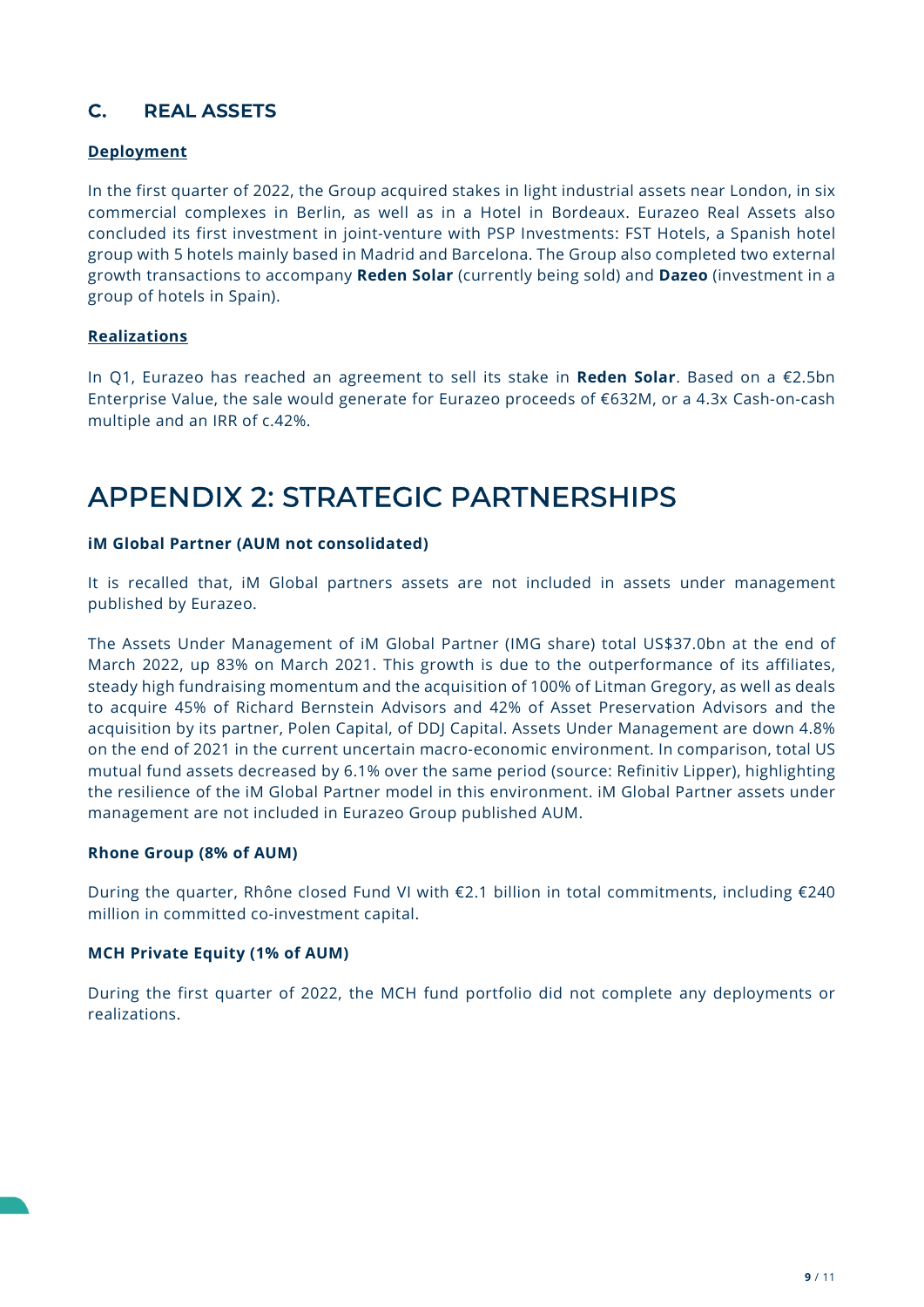# APPENDIX 3: FEE PAYING AUM

| Q1 2022 (M€)          | <b>Eurazeo</b><br><b>limited</b><br>partners <sup>1</sup> | Rhône<br>(30%) | <b>MCH</b><br>(25%) | <b>Eurazeo</b><br>balance<br>sheet | <b>Total</b><br>31/03/22 | % change<br>31/12/21 | % change<br>31/03/21 |
|-----------------------|-----------------------------------------------------------|----------------|---------------------|------------------------------------|--------------------------|----------------------|----------------------|
| <b>Private Equity</b> | 8,780                                                     | 1,233          | 203                 | 4,384                              | 14,600                   | $+7.6%$              | $+30.1%$             |
| <b>Private Debt</b>   | 4,373                                                     |                |                     | 137                                | 4,510                    | $+2.6%$              | $+35.0%$             |
| <b>Real Assets</b>    | 66                                                        |                |                     | 620                                | 692                      | $-17.9%$             | $-17.7%$             |
| <b>Total</b>          | 13,219                                                    | 1.240          | 203                 | 5,140                              | 19,802                   | $+5.3%$              | $+28.5%$             |

 $1$  including funds raised by Eurazeo and Idinvest with limited partners